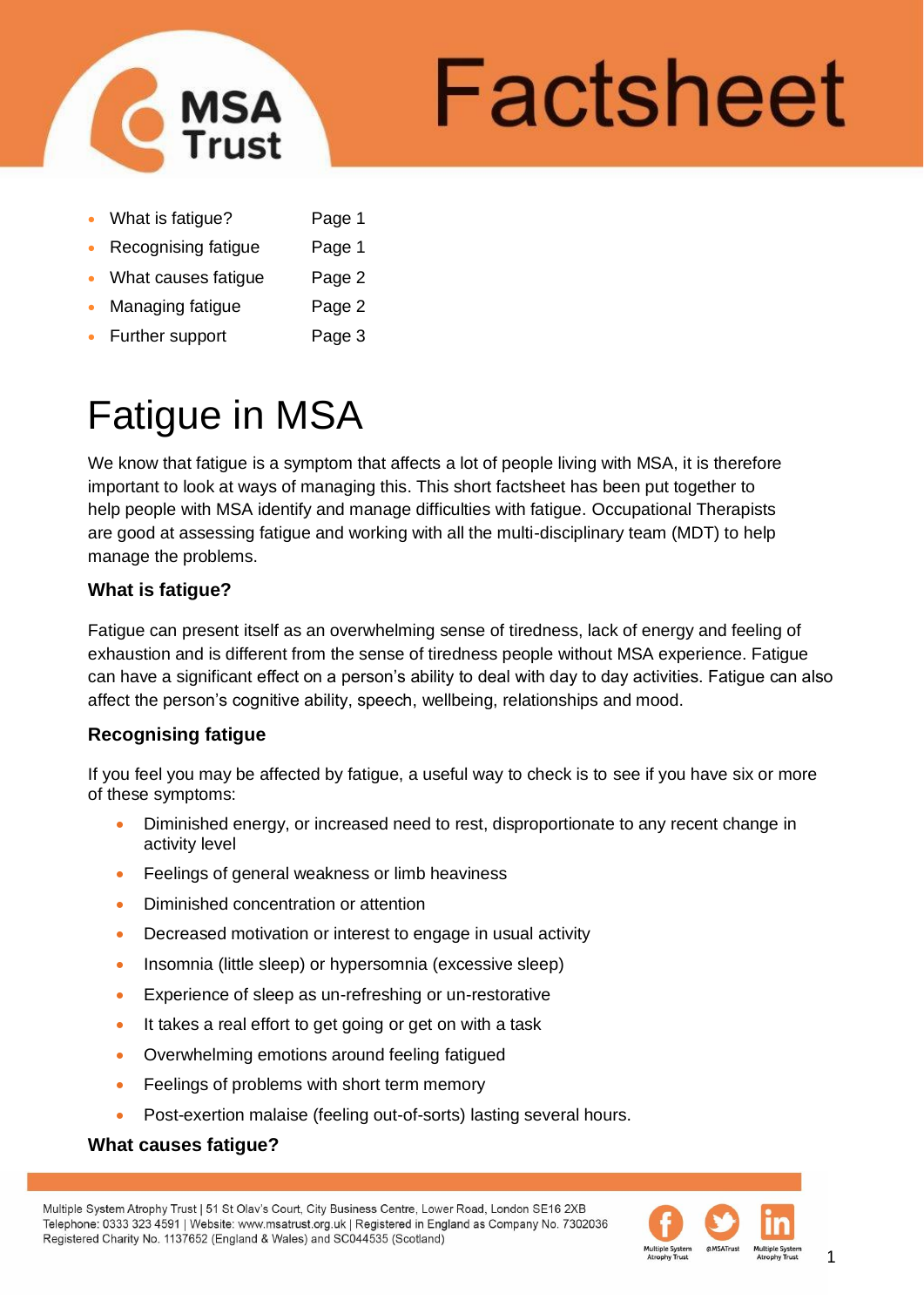#### Fatigue in MSA

There are numerous causes of fatigue in MSA and it is often listed as a symptom for most diseases and conditions. We don't yet know what causes it in MSA but it is likely to be a number of factors related to your other symptoms. These fall into four general areas: physical, emotional, environmental and biological.

#### Physical aspects

Deconditioning – having MSA means a greater effort is needed to be mobile. This can lead to using muscles less, which in turn can lead to changes brought on by lack of use, which can then cause fatigue. It is important you talk to your Physiotherapist about this.

Lower blood pressure – this may well cause fatigue and should be checked and treated where possible. We have a factsheet about blood pressure and dealing with postural hypotension which you can request using the contact information at the end of this factsheet.

Sleep disturbance – sleep problems are common in MSA and addressing these can help improve your sleep which can in turn help reduce fatigue.

Extra effort – this is the increased energy expenditure due to the extra effort needed to do everyday tasks e.g. washing, dressing and getting out of a chair.

#### Emotional aspects

Low Mood /Depression – this should be assessed for and treated. Low mood can lead to less motivation to be active, which can in turn lead to fatigue.

#### Environmental aspects

Lighting – poor lighting causes increased visual effort which can cause fatigue.

Temperature – extreme temperatures, for example a heatwave in the UK or getting too cold in winter, can cause fatigue

Noise – too much auditory stimulation can cause fatigue

#### Biological aspects

Medications – it is important to monitor if any changes in medication make fatigue worse. Make a note of any medication changes and any changes in fatigue and discuss with your GP or specialist.

Infection – any infection can make MSA symptoms worse and so it is important to be aware of the risk of infection and treat infections promptly. It is very important to be aware that the lack of a high temperature does not rule out the possibility of infection.

#### **Managing fatigue**

If you are suffering from loss of energy, exhaustion or overwhelming tiredness then ask your Occupational Therapist to assess your fatigue and help you develop a management plan. They will also need to liaise with other members of the care team. You might want to consider the following areas:

#### Exercise and nutrition

A good balanced diet and as much exercise as you are able, may help combat fatigue. You should speak to a Dietician about your diet and a Physiotherapist about safe, beneficial exercises. Remember to drink plenty of water, this is so important for many aspects of MSA and is known to help fight fatigue.

#### Rest and relaxation

Multiple System Atrophy Trust | 51 St Olav's Court, City Business Centre, Lower Road, London SE16 2XB Telephone: 0333 323 4591 | Website: www.msatrust.org.uk | Registered in England as Company No. 7302036 Registered Charity No. 1137652 (England & Wales) and SC044535 (Scotland)

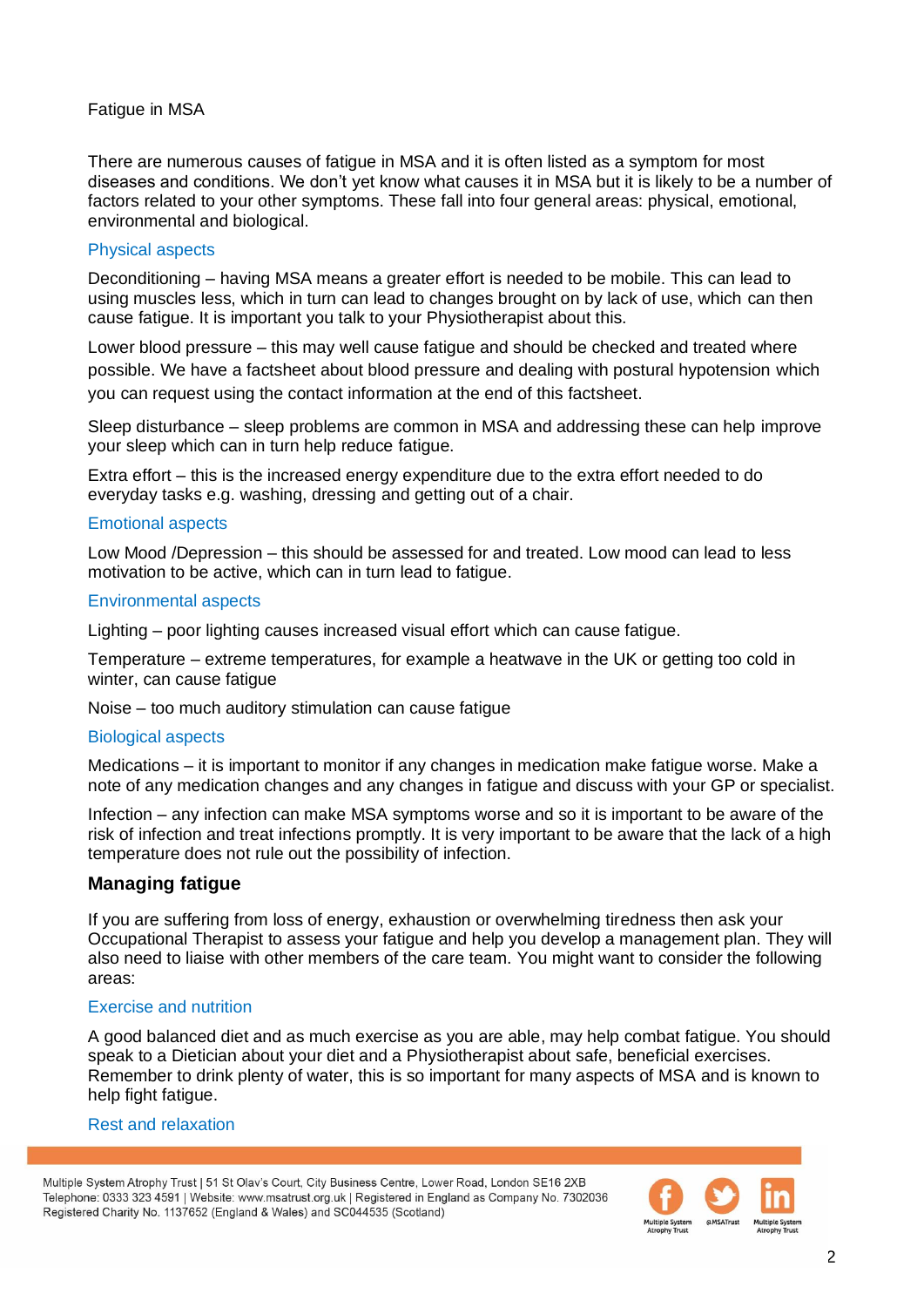#### Fatigue in MSA

Getting a good night's sleep is so important but can be difficult. You can increase your chances of a good night's sleep by adopting good sleep habits and addressing issues of anxiety, pain and night frequency of urination. It could also help to learn some effective relaxation techniques. For more information about getting a good night's sleep please see our MSA News article in issue 43.

#### Planning and delegating

It is important that you pace activities and allow plenty of time for rest and recovery. Don't be afraid to accept help or delegate things to others, either family, friends or outside agencies. It is difficult to ask for support but the people around you will be happy to help. Planning a weekly diary, balancing activities and allowing quiet days will help manage your activity and fatigue. Once you know your own levels of activity you can develop a realistic weekly plan and it will help you prioritise important events and activities, so the things that matter most, you are still able to do.

#### Mood and anxiety

It is easier said than done but try avoiding stress, identify the things that cause stress and work out ways to reduce the problem; an Occupational Therapist will help you here. If the fatigue is caused by low mood then it might be worth considering therapy or medication, you should talk to your GP about this.

#### **Medication**

If you have found that medication could be a cause of your fatigue then discuss this with your GP or specialist.

#### Environmental changes

If you have sensitivity to heat and you feel it is affecting your fatigue levels then avoiding extreme temperature will help. Getting conditions right will give you the best chance to combat fatigue. Adaptations or alterations to your home environment may also help reduce the impact of fatigue. Some aids may be available free of charge so talk to your Occupational Therapist.

Using a wheelchair some or more of the time may help you to reserve energy for activities that are important to you. You may be able to get help with a short term wheelchair loan or apply for the Blue Badge scheme, especially if you are unable to stand for too long or get tired walking long distances. These facilities may also be available to you if you are planning a short holiday or day trip, speak with your Occupational Therapist about wheelchairs.

#### **Further support**

If you develop or suffer with acute fatigue, you must discuss this with your GP or MSA Health Care Specialist as your symptom of fatigue may be unrelated to MSA. For example, you may suffer with 'anaemia' (low level of iron in your blood) or have an infection, which are all treatable.

#### **Key points to remember**

- If you are feeling overwhelmingly tired, have a loss of energy or feel exhausted you may be suffering from fatigue
- If you feel you are suffering from fatigue then consult your Occupational Therapist
- Working with your care team you can develop a plan that will help you manage the issue more effectively.



3